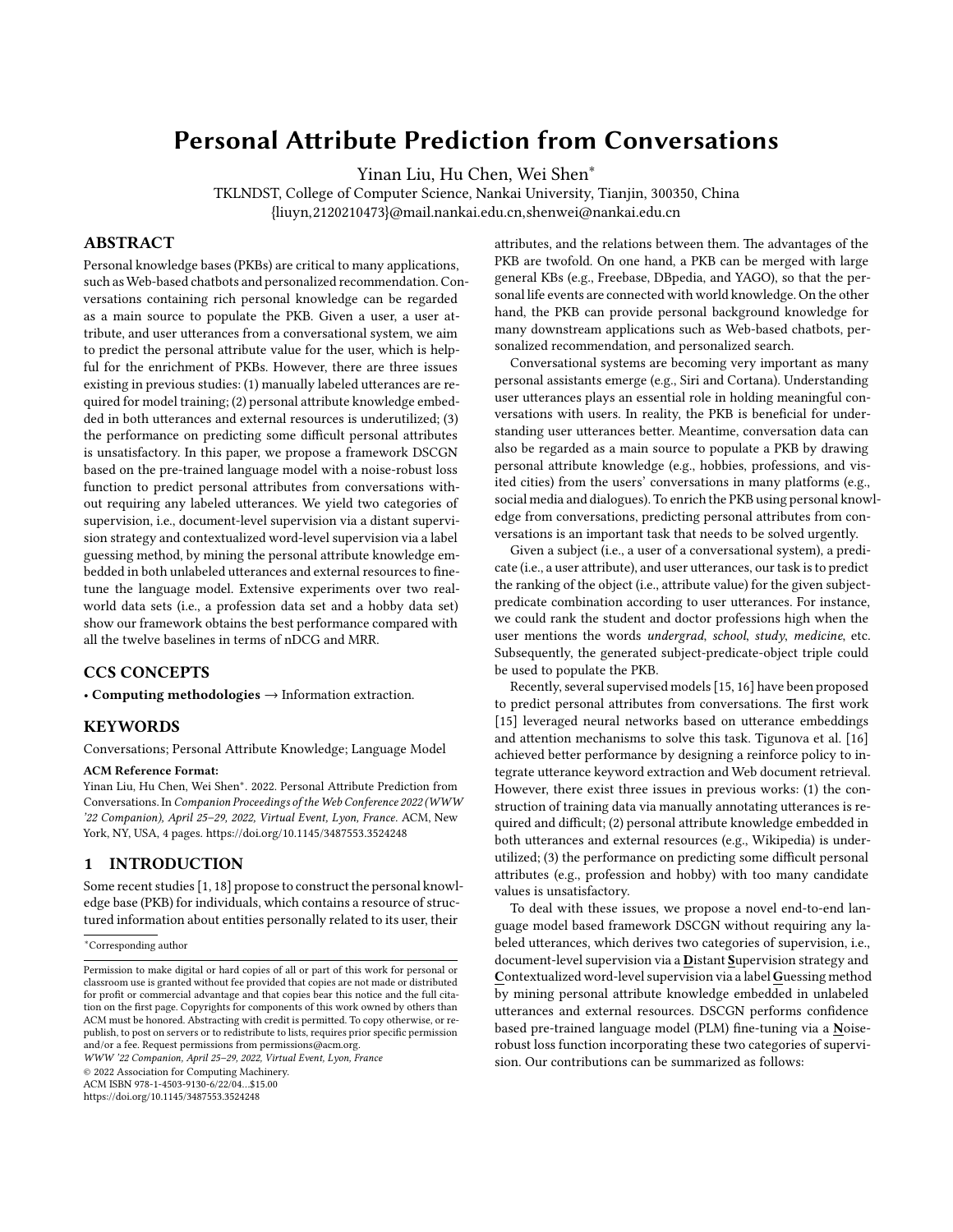WWW '22 Companion, April 25–29, 2022, Virtual Event, Lyon, France Yinan Liu, Hu Chen, Wei Shen∗

<span id="page-1-0"></span>

**Figure 1: Overview of our framework.**

• We propose the first language model based framework without requiring any labeled utterances to predict personal attributes from conversations.

• We propose a noise-robust loss function that can incorporate document-level supervision and contextualized word-level supervision to fine-tune the language model.

• Extensive experiments over two real-world data sets (i.e., a profession data set and a hobby data set), which are derived from Reddit show our framework obtains the best performance compared with all the twelve baselines in terms of nDCG and MRR.

# **2 THE FRAMEWORK: DSCGN**

The overview of our framework is shown in Figure [1](#page-1-0). We first introduce the distant supervision strategy and the label guessing method. Finally, we describe confidence based PLM fine-tuning.

#### <span id="page-1-1"></span>**2.1 Distant Supervision Strategy**

To tackle the labeled utterances shortage issue, we leverage a distant supervision strategy to annotate external resources automatically to obtain document-level supervision. Intuitively, Wikipedia is beneficial for predicting personal attributes from conversations as a distant knowledge resource, since the semantics of personal attribute values (i.e., teacher, driver, and dancer) can be interpreted by their corresponding Wikipedia pages (Wiki-pages). Additionally, we found that some pages in Wikipedia about concepts related to the attribute values (e.g., tools used for a profession and the profession's specializations) are also helpful for our task. Accordingly, we could mine the attribute knowledge embedded in Wikipedia to help predict personal attributes from conversations. To derive highquality labeled Wikipedia data, for each personal attribute value, we select its corresponding Wiki-page by string matching based on the surface forms of the attribute value (e.g., Dentist) and the Wikipage title (e.g., Wiki: Dentist). To obtain more labeled Wikipedia

data, we construct Wiki-category by identifying at least one relevant category for each attribute value and including all leaf pages under the category like [\[16\]](#page-3-4). In this way, the document-level supervision  $S_{doc} = \{(d_i, A_{d_i})\}$  could be derived automatically, where  $d_i$ denotes a Web document from external resources (e.g., the Wikipage or a page in Wiki-category) and  $A_{d_i}$  denotes the corresponding attribute value of *di* .

## <span id="page-1-2"></span>**2.2 Label Guessing Method**

When provided an attribute value, humans can understand its semantics based on general knowledge by associating it with some attribute-indicative words. To create contextualized word-level attribute value supervision (contextualized word-level supervision) automatically, inspired by[[9\]](#page-3-5), we propose a label guessing method to find attribute-indicative words via the PLM pre-trained with the masked language model (MLM) task on large-scale text corpora.

First, for the *i*-th occurrence*wi* of the word*w* in unlabeled utterances and external resources (e.g., Wiki-page and Wiki-category) provided by the distant supervision strategy, we feed its contextualized embedding  $h_{w_i}$  produced by PLM encoder to the MLM head, which will output a probability distribution over the entire vocabulary *V*, indicating the likelihood of each word  $v \in V$  appearing at this position.

$$
p(v|h_{w_i}) = \text{Softmax}(W_2\varphi(W_1h_{w_i} + b)),
$$

where  $\varphi(\cdot)$  is the activation function;  $W_1 \in \mathbb{R}^{h \times h}$ ,  $W_2 \in \mathbb{R}^{|V| \times h}$ , and *b* ∈  $\mathbb{R}^h$  are learnable parameters pre-trained with the MLM objective of PLM. Intuitively, words that are interchangeable most of the time are likely to have similar meanings. We retain top-*K* (sorted by  $p(v|h_{w_i})$ ) similar words as the candidate word set  $C_{w_i}$  for the word occurrence *wi* . Thus, we can generate *K* valid replacement words for each occurrence of the attribute value. Subsequently, for an attribute value  $a$ , we form the attribute value vocabulary  $V_a$  using the top-*M* words ranked by frequency in all candidate word sets of its occurrences  $(C_{a_1}, C_{a_2}, \ldots, C_{a_n})$ , discarding stopwords and words that appear in many attribute value vocabularies. Then, we define the semantic similarity  $Sim_{w2a}(w_i, a)$  between word  $w_i$  and attribute value *a* as follows.

$$
Sim_{w2a}(w_i, a) = \frac{|C_{w_i} \cap V_a|}{|V_a|}
$$

If this similarity is larger than a threshold *β*, *wi* is regarded as an attribute-indicative word with regard to the attribute value *a*. Thereby, from unlabeled utterances and external resouces, we obtain contextualized word-level supervision  $S_{word} = \{(w_i, A_{w_i})\},\$ where  $w_i$  denotes an attribute-indicative word and  $A_{w_i}$  denotes the corresponding attribute value of *wi* .

#### **2.3 Confidence based PLM Fine-tuning**

A PLM can be fine-tuned by leveraging task-specific training data so that it can achieve a better result when performing that task. In this paper, to leverage the personal attribute knowledge embedded in both unlabeled utterances and external resources for predicting personal attributes from conversations, we try to fine-tune the PLM based on the document-level supervision *Sdoc* yielded by the distant supervision strategy (Section [2.1\)](#page-1-1) and contextualized wordlevel supervision *Swor d* derived by the label guessing method (Section [2.2](#page-1-2)).

Specifically, considering the balance between model convergence and noise-robustness, and in order to give more attention to the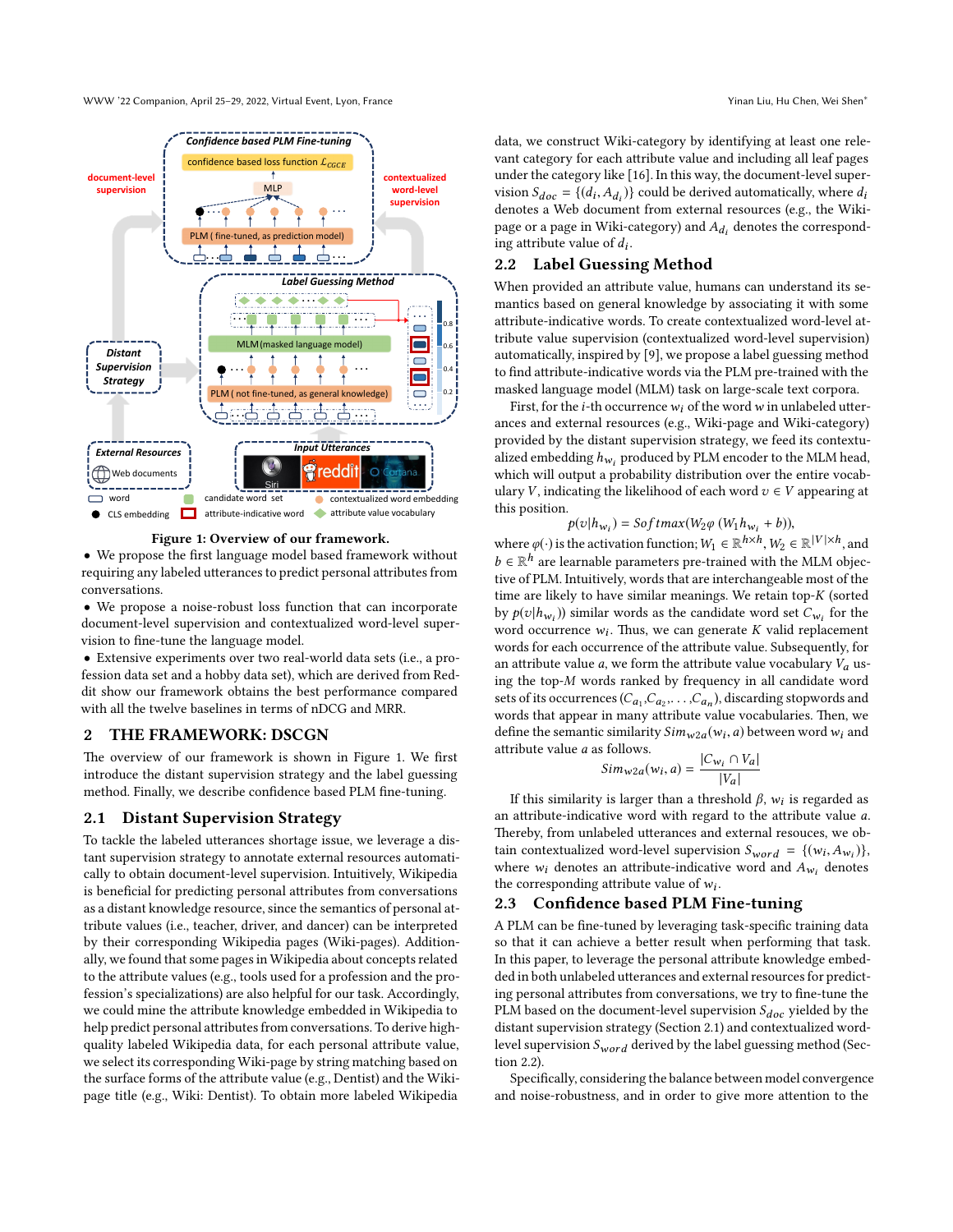true attribute-indicative words and relieve the effect of the mislabeled words, we propose a confidence based loss function L*CGCE* based on the generalized cross entropy (GCE) loss [\[19\]](#page-3-6) by incorporating the confidence based weight function *ξ*(·) which is calculated by the semantic similarity  $Sim_{w2a}(·)$  as follows:

$$
\mathcal{L}_{CGCE} = -\sum_{t \in S_{doc} \cup S_{word}} \xi(t) \frac{1 - Softmax(W_{A_t} h_t + b_{A_t})^q}{q}
$$

 $\xi(t) = \begin{cases}$  $\overline{\mathcal{L}}$  $Sim_{w2a}(t, A_t)$  if *t* refers to an attribute-indicative word from  $S_{word}$ , 1 if t refers to a Web document from *Sdoc* .

where  $W_{\!A_t} \! \in \! \mathbb{R}^{K \times h}$  and  $b_{A_t} \! \in \! \mathbb{R}^{K}$  are learnable parameters of the linear layer (*K* is the number of attribute values);  $0 < q < 1$  is a hyperparameter; If *t* refers to an attribute-indicative word from  $S_{word}$ ,  $h_t$  denotes its contextualized embedding, otherwise if  $t$  refers to a Web document from *Sdoc* , *h<sup>t</sup>* denotes its CLS embedding.

After fine-tuning, given a user and a user attribute, we combine all utterances of a user as a sentence and give this sentence as the input of the fine-tuned PLM to obtain the probabilities of different attribute values of this attribute.

### **3 EXPERIMENTAL STUDY**

#### **3.1 Experimental Setting**

**Data Sets.** Two real-world data sets (i.e., a profession data set and a hobby data set) are used in this experiment. They are annotated and publicly provided by[[16\]](#page-3-4), and extracted from publicly-available Reddit submissions and comments between 2006 and 2018. They both consist of about 6000 users, with a maximum of 500 and an average of 23 users per attribute value. The number of attribute values for profession (hobby) is 71 (149) respectively. Specially, for each Reddit user, all posts containing explicit personal assertions used for labeling have been removed.

**Evaluation Measures.** We adopt the same evaluation metrics MRR (Mean Reciprocal Rank) and nDCG (normalized Discounted Cumulative Gain) as previous works[[15](#page-3-3), [16\]](#page-3-4). The nDCG score is calculated by averaging all users. Considering that a user may have many attribute values, we follow the assumption that there is only one correct attribute value for each user. Thus, MRR can be calculated independently for each attribute value before averaging.

**Baseline Models.** No-keyword + BM25[[16](#page-3-4)] utilizes a user's full utterances and a Web document from *Sdoc* w.r.t. an attribute value as the input of BM25 [\[12\]](#page-3-7). BM25 is a strong unsupervised retrieval model to calculate the similarity between two documents. RAKE (TextRank) + BM25 (KNRM)[[16](#page-3-4)] uses keywords extracted from a user's full utterances by RAKE (TextRank) and a Web document from *Sdoc* w.r.t. an attribute value as the input of BM25 (KNRM). RAKE [\[13\]](#page-3-8) and TextRank [\[10\]](#page-3-9) are two SOTA unsupervised keyword extraction methods. KNRM[[17](#page-3-10)] is an efficient neural retrieval model, which considers semantic similarity via term embeddings. BERT IR [\[16\]](#page-3-4) splits both user utterances and a Web document from *Sdoc* into 256-token chunks respectively to fit the input size of BERT, and predicts the relevance between them based on a binary cross-entropy loss. HAM<sub>avg</sub> (HAM<sub>CNN</sub>, HAM<sub>CNN−attn</sub>, and HAM2attn) [\[15\]](#page-3-3) can predict the score of different attribute values by training the neural network based on *Sdoc* . HAMCNN−attn and

<span id="page-2-2"></span>

| Table 1: Performance on predicting personal attributes from |  |  |  |
|-------------------------------------------------------------|--|--|--|
| conversations using the external resource (Wiki-page or     |  |  |  |
| Wiki-category).                                             |  |  |  |

| Labeled    |                             | Wiki-page  |      |            | Wiki-category |            |      |            |      |
|------------|-----------------------------|------------|------|------------|---------------|------------|------|------------|------|
| utterances | Method                      | profession |      | hobby      |               | profession |      | hobby      |      |
|            |                             | <b>MRR</b> | nDCG | <b>MRR</b> | nDCG          | <b>MRR</b> | nDCG | <b>MRR</b> | nDCG |
| no         | No-keyword + BM25           | .15        | .32  | .16        | .42           | .17        | .37  | .13        | .35  |
|            | $RAKE + BM25$               | .16        | .33  | .17        | .42           | .19        | .39  | .14        | .37  |
|            | RAKE + KNRM                 | .16        | .33  | $.12\,$    | .32           | .13        | .34  | .12        | .31  |
|            | TextRank + BM25             | .21        | .39  | .21        | .46           | .26        | .45  | .20        | .42  |
|            | TextRank + KNRM             | .21        | .38  | .15        | .36           | .18        | .36  | .16        | .36  |
|            | HAM <sub>avg</sub>          | .06        | .07  | .06        | .05           | .06        | .07  | .03        | .02  |
|            | HAM <sub>2attn</sub>        | .06        | .07  | .04        | .05           | .06        | .07  | .06        | .07  |
|            | <b>HAMCNN</b>               | .20        | .18  | .22        | .14           | .27        | .34  | .17        | .27  |
|            | HAM <sub>CNN-attn</sub>     | .21        | .28  | .13        | .10           | .25        | .31  | .16        | .25  |
|            | <b>DSCGN</b>                | .43        | .57  | .29        | .50           | .44        | .60  | .29        | .49  |
| yes        | <b>BERT IR</b>              | .30        | .45  | .22        | .43           | .28        | .44  | .18        | .42  |
|            | CHARM <sub>BM25</sub>       | .29        | .46  | .24        | .47           | .28        | .47  | .21        | .43  |
|            | <b>CHARM<sub>KNRM</sub></b> | .27        | .44  | .22        | .44           | .35        | .55  | .27        | .49  |

HAM2attn both utilize attention mechanisms within and across documents from *Sdoc* . HAMavg and HAM2attn both adopt two stacked fully connected layers, while HAM<sub>CNN</sub> and HAM<sub>CNN-attn</sub> both adopttext classification CNN. CHARMBM25 (CHARMKNRM) [[16](#page-3-4)] uses keywords extracted from a user's full utterances by BERT and a Web document from *Sdoc* as the input of BM25 (KNRM).

**Setting Details.** We utilize the BERT base-uncased model as the PLM. The training batch size and the learning rate are set to 4 and 1e-5 respectively. The parameters *K*, *M*, and *β* of the label guessing method are set to 50, 100, and 0.4 respectively. The hyperparameter *q* is set to 0.4. It is noted that the adopted lists of personal attribute values and the result for each baseline except  $HAM_{avg}$ ,  $HAM_{2attn}$ , HAM<sub>CNN</sub>, and HAM<sub>CNN−attn</sub>, are taken from [\[16\]](#page-3-4) directly. To represent utterance embedding, the baselines[[15\]](#page-3-3) use word2vec embeddings pre-trained on the Google News corpus via MindSpore Framework<sup>[1](#page-2-0)</sup>. Source code used in this paper is publicly available<sup>[2](#page-2-1)</sup>.

#### **3.2 Experimental Results**

Besides external resources, the baselines BERT IR, CHARMBM25, and CHARM $_{\rm KNRM}$  require extra labeled utterances for model training, and perform ten fold cross-validation on the profession (hobby) data set under the zero-shot setting in which the attribute values in the training and test data are disjoint. Our method DSCGN and other baselines do not require labeled utterances as input and perform on the profession (hobby) data set directly, which is a more difficult setting, since it pushes "zero-shot" to the extreme – no labeled utterances for any attribute values are given.

**Effectiveness Study.** From the results in Table [1,](#page-2-2) it can be seen that whichever external resource (i.e., Wiki-page or Wiki-category) is used, our proposed method DSCGN obtains the best performance compared with the twelve baselines on both data sets in terms of MRR and nDCG. To be specific, there are nine baselines that just leverage the external resources as distant supervision like us. Nevertheless, our method significantly outperforms them, which shows that our method can leverage the personal attribute knowledge embedded in external resources better. In addition to the external resources, the baselines CHARM<sub>RM25</sub>, CHARM<sub>KNRM</sub>, and BERT IR utilize extra labeled utterances for model training, which puts DSCGN at a disadvantage. However, in spite of this disadvantage, we found that our framework still promotes by at least about 9 (5) percentages compared with the best baseline in terms of MRR

<span id="page-2-0"></span> $^1\rm{https://www.mindspore.cn/en}$ 

<span id="page-2-1"></span><sup>2</sup>https://github.com/CodingPerson/DSCGN